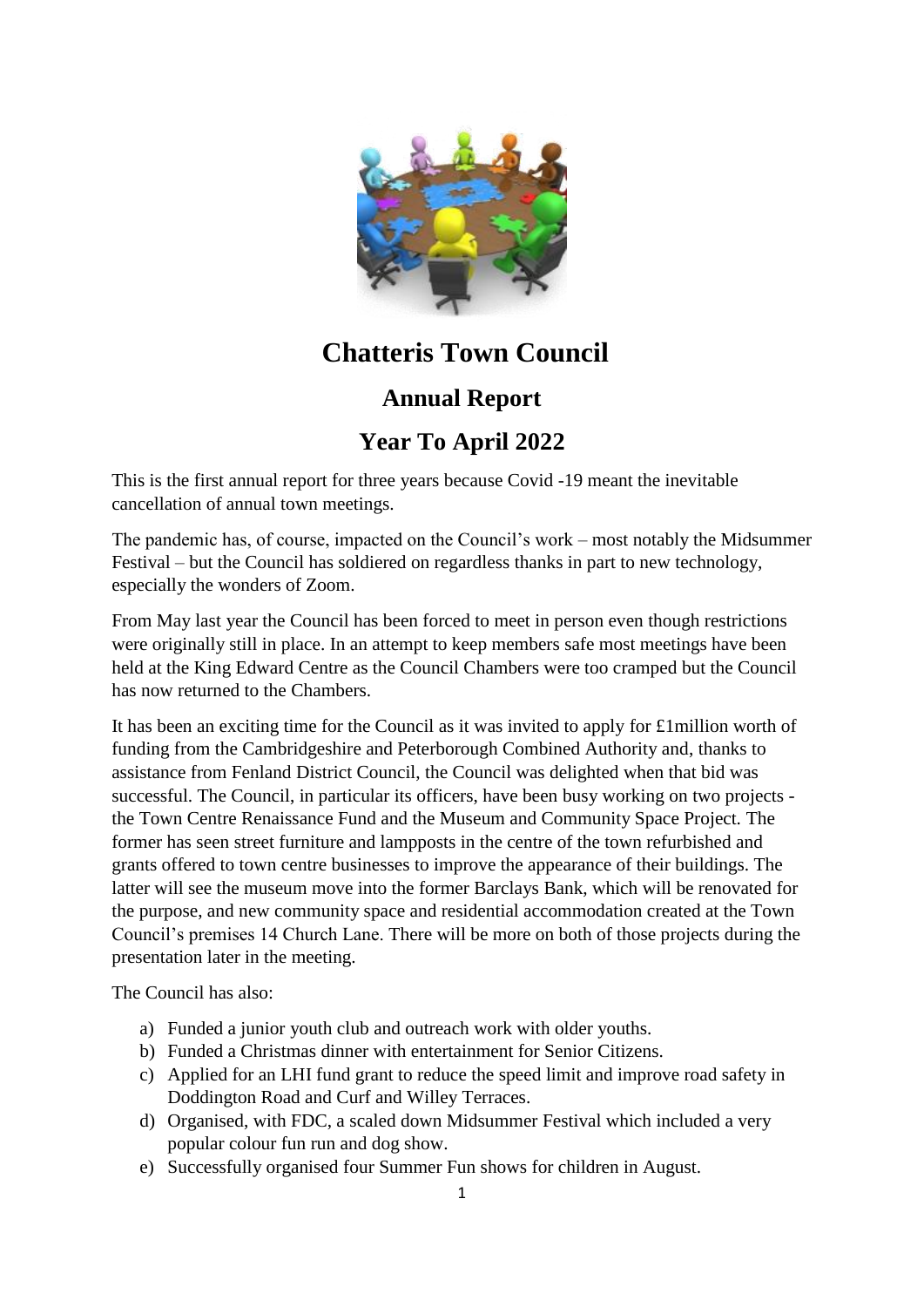- f) Agreed to extend the made-up surface along the Old Railway Line Footpath and Bridleway.
- g) Met with representatives of the George Clare Doctors' Surgery to discuss concerns.
- h) Agreed to sign an Armed Forces Covenant.
- i) Financially supported Chatteris In Bloom when they took part in Anglia In Bloom for the first time.
- j) Taken on new allotments at Queensway.
- k) Given grants to the Christmas Lights Committee, In Bloom and other organisations in the town.
- l) Put forward a wish list for Chatteris as part of the Place Shaping Project.
- m) Tried (unsuccessfully) to launch a new monthly bus service to Peterborough.
- n) Taken over traffic management duties for the Remembrance Sunday parade.
- o) Sent a letter of condolence to Buckingham Palace following the death of HRH Prince Philip.
- p) Helped local residents with issues, including traffic matters.
- q) Put forward suggestions where Cherry trees, donated by the Japanese Government, could be planted.
- r) Called for the re-opening of the Chatteris Community Hub at the library.
- s) Put forward nominations for the Pride in Fenland awards.

## **The Council**

Cllr Linda Ashley was re-elected Mayor for a third term in May 2021. Unfortunately Cllr Ashley's term of office has been impacted by Covid but she has represented the Town whenever she was able and in particular has supported the Royal British Legion at their events and accompanied the High Sheriff on her visit to Chatteris. She nominated local organisations and companies for a High Sheriff Award.

Cllr Ian Benney has served as Deputy Mayor throughout Cllr Ashley's term as Mayor and has often accompanied Cllr Ashley on official duties.

There have been 12 meetings of the full council and shown below is the number of meetings Councillors have attended (Covid has impacted on attendances). Many members have also attended monthly meetings of the planning and the leisure working groups and councillors have represented the Council on outside bodies.

| L Ashley | 12 | I Benney   | 10 |
|----------|----|------------|----|
| J Carney |    | A Charrier |    |
| A Gowler | 10 | W Haggata  | 11 |
| A Hay    | 11 | P Murphy   | 12 |
| F Newell | 9  | M Petrou   |    |
| J Smith  | 10 | I Taylor   |    |

Planning: The Council's planning working group, chaired by Cllr Haggata, made recommendations on planning applications and these were ratified by the full council. In total the Council made recommendations on 119 new and revised planning applications to Fenland District Council and Cambridgeshire County Council.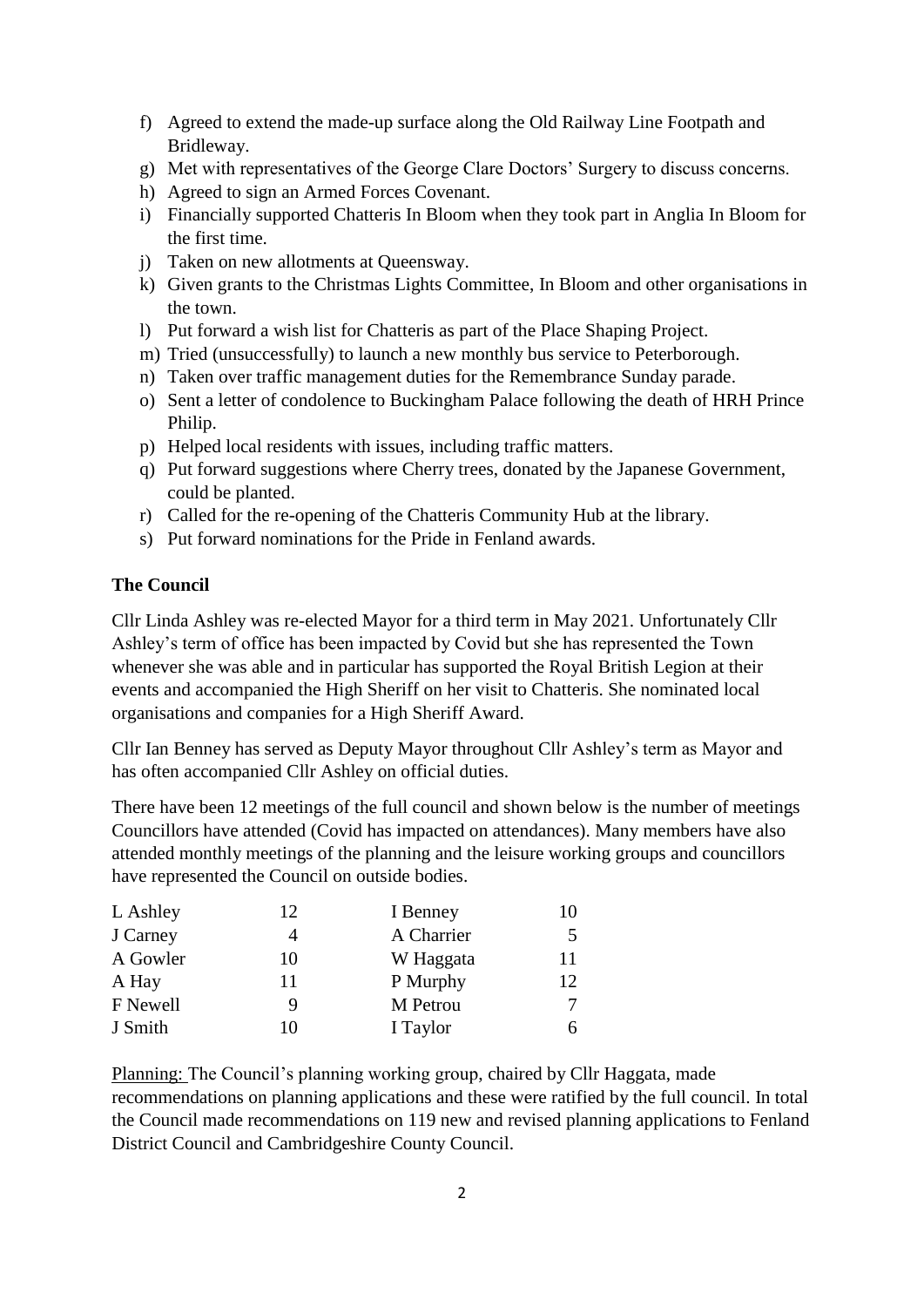Leisure: The Leisure Working Group, chaired by Cllr Smith, has been very busy. Speakers at the meetings included:

Adam Garford and Hayley Wynn on the work of Think Communities - the Clerk is now working with the officers on new signs for the Old Railway Line footpath;

Rosemarie and Abraham Coetzer, Rights of Way Volunteers for Chatteris;

Tommy Kelly, Armed Forces Covenant Officer – the group has been working with Mr Kelly on pledges for a Covenant the Town Council has agreed to sign;

Members also met with representatives of the Middle Level Commissioners to discuss future plans for moorings on the Forty Foot river.

The group also discussed:

Plans to mark the Queen's Platinum Jubilee;

Progress at the Little Acre Fen Pocket Park and the Old Railway Line footpath including the official opening of the park and tree planting events which took place in November and march with the help of the Friends of Little Acre Pocket Park and the cubs;

The creation of the Caterpillar Trail display as a memorial to the pandemic;

Updates from Fenland District Council on open space and recreation grounds maintenance and updates from the Clerk on the Renaissance Project;

New entrance signs for the town;

Plans for the annual town meeting;

The Fenland Accessibility Study and cycle routes.

Special thanks must go to Mr Tony Salmons and family for all the tree planting they have undertaken, at their own expense, along the Old Railway Line.

Open Forum: The Town Council meets on the first Tuesday of every month and the first 15 minutes are an Open Forum for members of the public to raise issues. Those attending the Open Forum included:

Two residents of Willey Terrace requesting a reduction in the speed limit;

A girl guide asking for Wenny Meadow to be saved from development;

A resident calling for the Town Council to changes its decision to support the Wenny Meadow development.

Police: The Mayor has attended the monthly meetings for Council Chairmen organised by the police. The confidential meetings give updates on police work and Cllr Ashley has been able to raise matters of concern initially with Sgt Richard Lugg and then with his successor Sgt Joe Punton. New neighbourhood police officer Pc Dave Lawrence attended a Council meeting.

Officers: The Council continues to employ two part-time members of staff, the Clerk and the Financial Office, and contractors carry out grass cutting, maintenance work, etc.

The Clerk and the Financial Officer found themselves working extra hours on the Growing Fenland project and will almost certainly continue to do so in the year ahead.

The Clerk carried out the wishes of the Council, administered the allotments, helped to organise the scaled-down Midsummer Festival, organised the Summer Fun and Welcome Back events, oversaw work on the pocket park, recorded meetings, acted as an intermediary